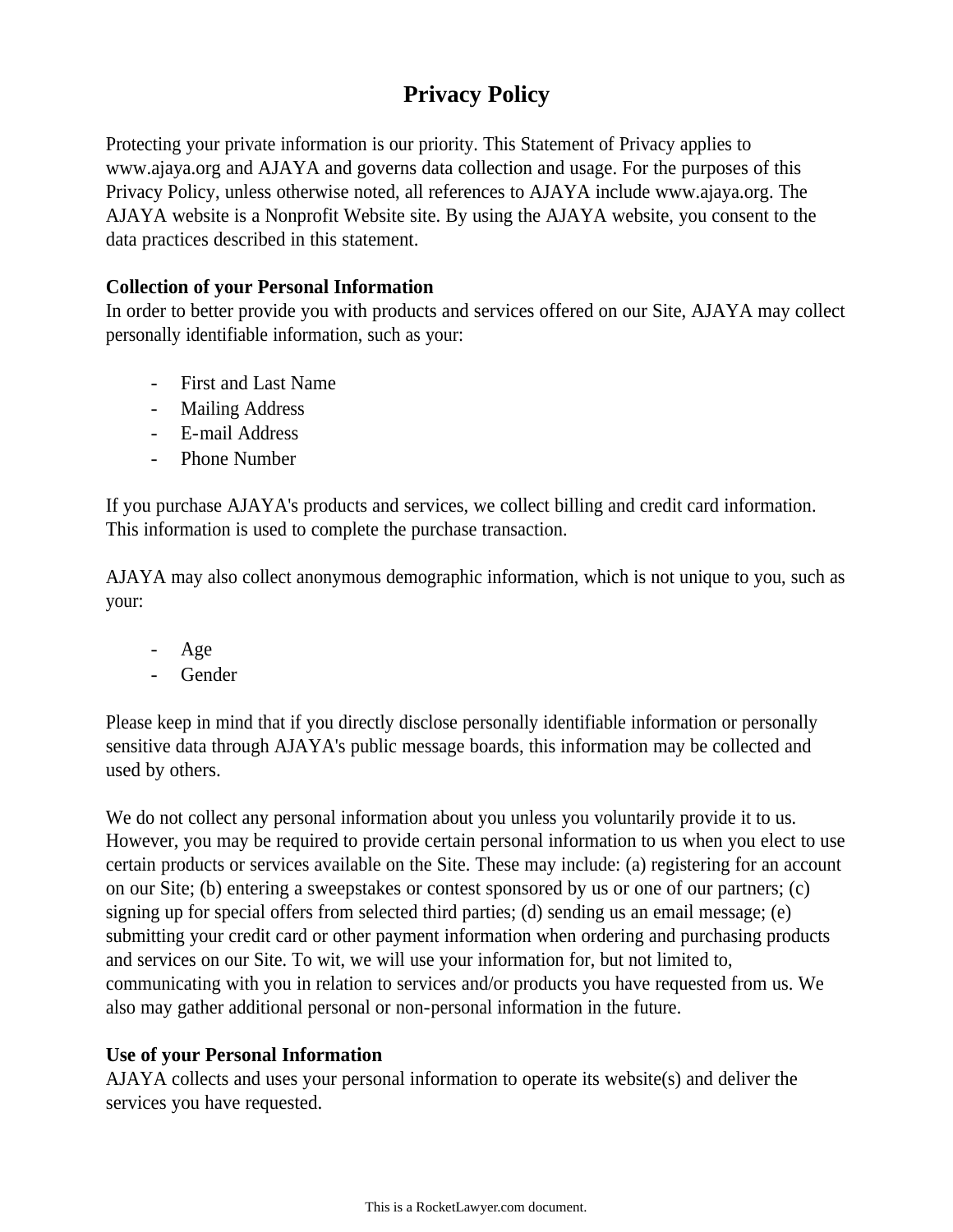AJAYA may also use your personally identifiable information to inform you of other products or services available from AJAYA and its affiliates.

# **Sharing Information with Third Parties**

AJAYA does not sell, rent or lease its customer lists to third parties.

AJAYA may share data with trusted partners to help perform statistical analysis, send you email or postal mail, provide customer support, or arrange for deliveries. All such third parties are prohibited from using your personal information except to provide these services to AJAYA, and they are required to maintain the confidentiality of your information.

AJAYA may disclose your personal information, without notice, if required to do so by law or in the good faith belief that such action is necessary to: (a) conform to the edicts of the law or comply with legal process served on AJAYA or the site; (b) protect and defend the rights or property of AJAYA; and/or (c) act under exigent circumstances to protect the personal safety of users of AJAYA, or the public.

# **Tracking User Behavior**

AJAYA may keep track of the websites and pages our users visit within AJAYA, in order to determine what AJAYA services are the most popular. This data is used to deliver customized content and advertising within AJAYA to customers whose behavior indicates that they are interested in a particular subject area.

# **Automatically Collected Information**

Information about your computer hardware and software may be automatically collected by AJAYA. This information can include: your IP address, browser type, domain names, access times and referring website addresses. This information is used for the operation of the service, to maintain quality of the service, and to provide general statistics regarding use of the AJAYA website.

# **Use of Cookies**

The AJAYA website may use "cookies" to help you personalize your online experience. A cookie is a text file that is placed on your hard disk by a web page server. Cookies cannot be used to run programs or deliver viruses to your computer. Cookies are uniquely assigned to you, and can only be read by a web server in the domain that issued the cookie to you.

One of the primary purposes of cookies is to provide a convenience feature to save you time. The purpose of a cookie is to tell the Web server that you have returned to a specific page. For example, if you personalize AJAYA pages, or register with AJAYA site or services, a cookie helps AJAYA to recall your specific information on subsequent visits. This simplifies the process of recording your personal information, such as billing addresses, shipping addresses, and so on. When you return to the same AJAYA website, the information you previously provided can be retrieved, so you can easily use the AJAYA features that you customized.

You have the ability to accept or decline cookies. Most Web browsers automatically accept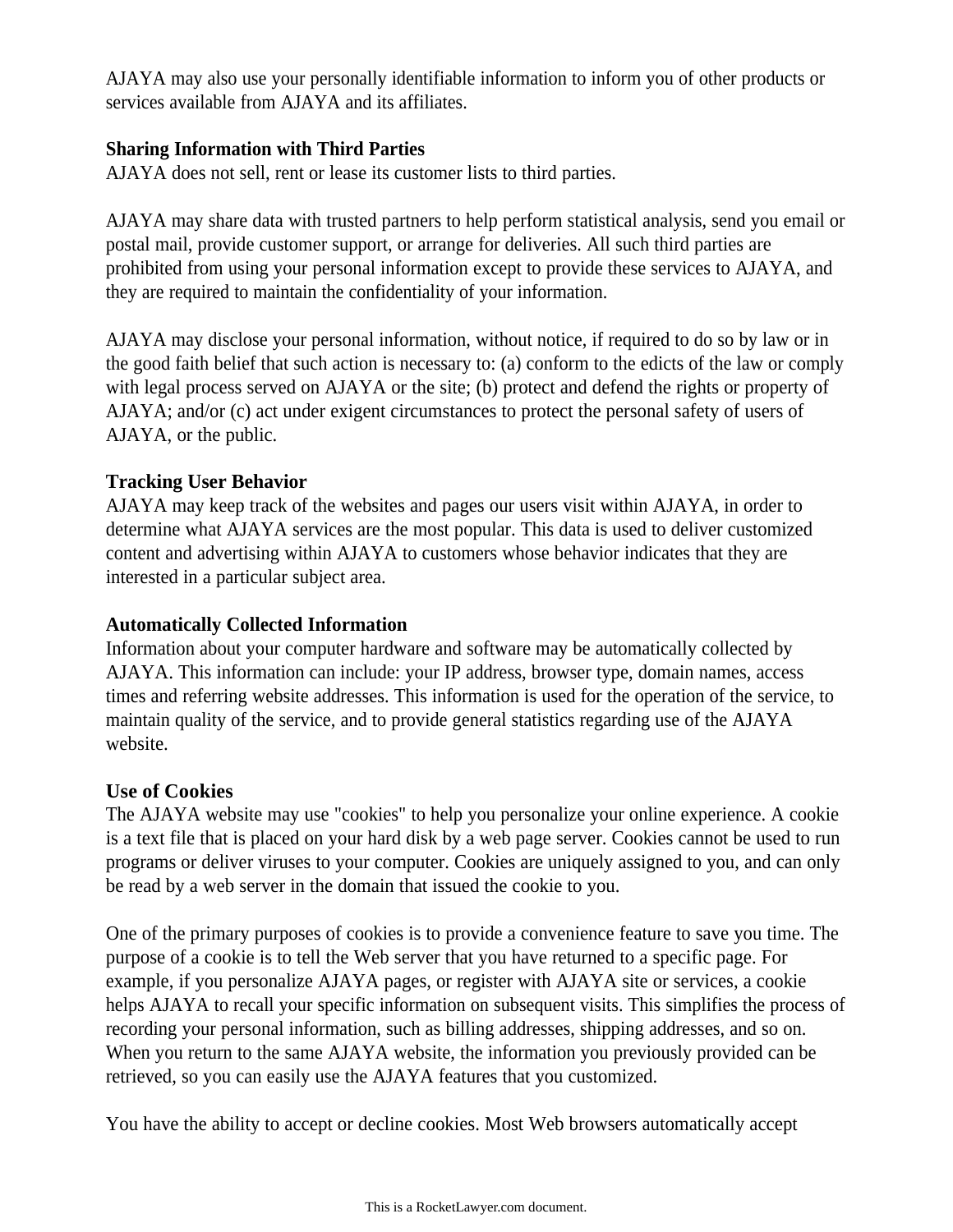cookies, but you can usually modify your browser setting to decline cookies if you prefer. If you choose to decline cookies, you may not be able to fully experience the interactive features of the AJAYA services or websites you visit.

# **Security of your Personal Information**

AJAYA secures your personal information from unauthorized access, use, or disclosure. AJAYA uses the following methods for this purpose:

- SSL Protocol

When personal information (such as a credit card number) is transmitted to other websites, it is protected through the use of encryption, such as the Secure Sockets Layer (SSL) protocol.

We strive to take appropriate security measures to protect against unauthorized access to or alteration of your personal information. Unfortunately, no data transmission over the Internet or any wireless network can be guaranteed to be 100% secure. As a result, while we strive to protect your personal information, you acknowledge that: (a) there are security and privacy limitations inherent to the Internet which are beyond our control; and (b) security, integrity, and privacy of any and all information and data exchanged between you and us through this Site cannot be guaranteed.

# **Right to Deletion**

Subject to certain exceptions set out below, on receipt of a verifiable request from you, we will:

- Delete your personal information from our records; and
- Direct any service providers to delete your personal information from their records.

Please note that we may not be able to comply with requests to delete your personal information if it is necessary to:

- Complete the transaction for which the personal information was collected, fulfill the terms of a written warranty or product recall conducted in accordance with federal law, provide a good or service requested by you, or reasonably anticipated within the context of our ongoing business relationship with you, or otherwise perform a contract between you and us;
- Detect security incidents, protect against malicious, deceptive, fraudulent, or illegal activity; or prosecute those responsible for that activity;
- Debug to identify and repair errors that impair existing intended functionality;
- Exercise free speech, ensure the right of another consumer to exercise his or her right of free speech, or exercise another right provided for by law;
- Comply with the California Electronic Communications Privacy Act;
- Engage in public or peer-reviewed scientific, historical, or statistical research in the public interest that adheres to all other applicable ethics and privacy laws, when our deletion of the information is likely to render impossible or seriously impair the achievement of such research, provided we have obtained your informed consent;
- Enable solely internal uses that are reasonably aligned with your expectations based on